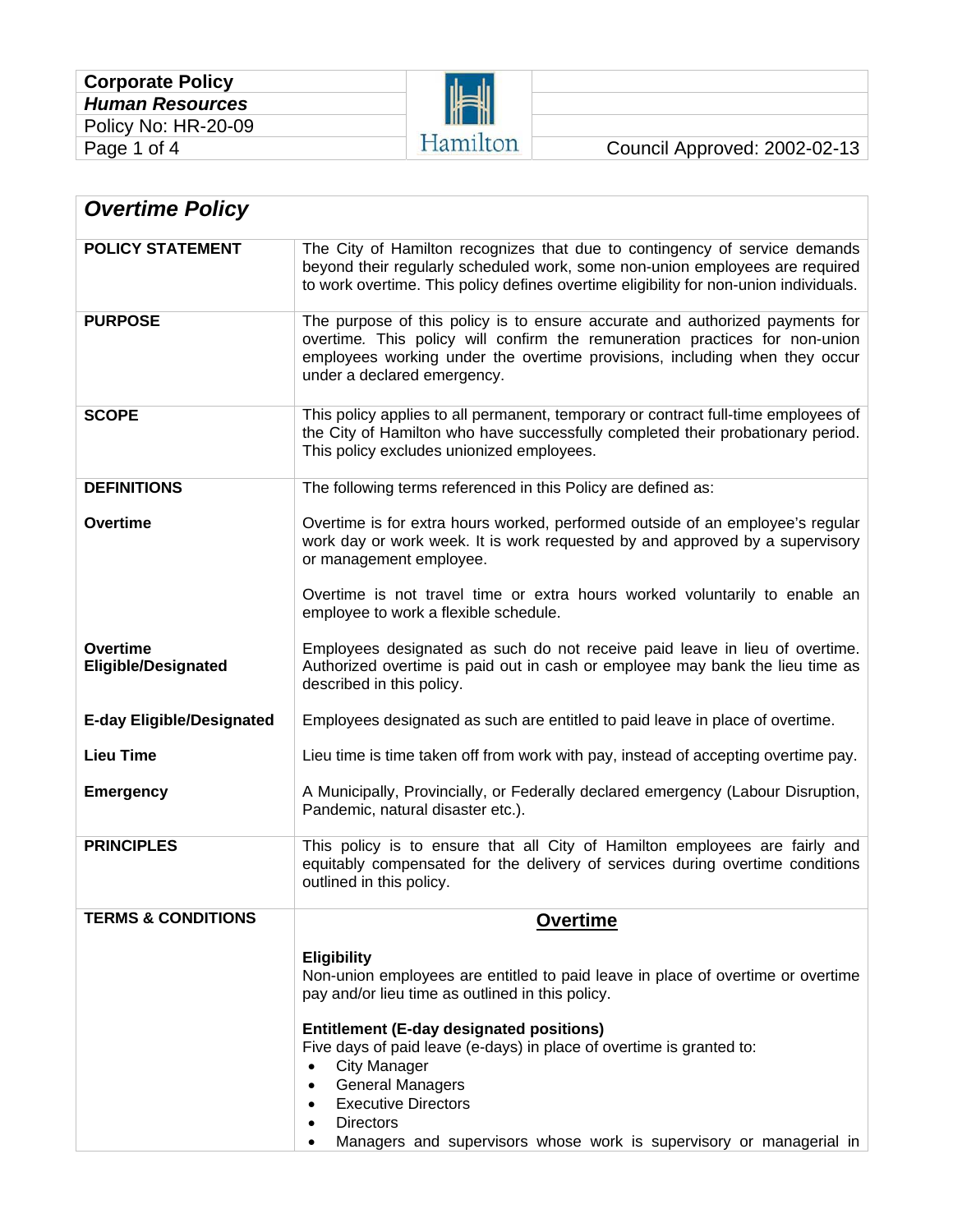| <b>Corporate Policy</b> |  |  |  |  |
|-------------------------|--|--|--|--|
| <b>Human Resources</b>  |  |  |  |  |
| Policy No: HR-20-09     |  |  |  |  |
| . <i>.</i>              |  |  |  |  |



# Page 2 of 4 Hamilton Council Approved: 2002-02-13

character and who may perform non-supervisory or non-managerial tasks on an irregular or exceptional basis

The General Manager or Executive Director may also allocate up to five additional paid leave days in a calendar year. These days are allocated when employees cannot work a flexible work arrangement or use another option to offset work requirements.

The five days paid leave (e-days), and any additional time granted, must be taken in the calendar year in which it is assigned. Time not taken is forfeited.

## **Entitlement (Overtime designated positions)**

The overtime eligible (non-E-day) employees are entitled to compensation for pre-authorized overtime on the following basis:

- straight time for all hours worked above the job's regular hours per day or per week up to 44 hours per week on Monday through Sunday
- time and one-half for all hours worked in excess of 44 hours per week on Monday through Sunday
- double-time for all hours worked in excess of 44 hours per week on statutory or designated holidays

Part-time employees and non-union students are entitled to overtime based on the provisions outlined in the Employment Standards Act for all hours worked in excess of 44 hours per week.

Contract employees are compensated for overtime based on the appropriate provision in their contracts.

#### **Overtime for Statutory Holiday**

Overtime worked on a Statutory Holiday will be paid in accordance with the Employment Standards Act.

#### **Declared Emergency Entitlement (E-day designated positions)**

An exception will be made to this policy for E-day eligible employees if they are required to work overtime as a direct result of a declared emergency.

All non-union E-day entitled employees will be paid as follows:

• Their straight hourly rate for all hours worked **over and above 44 hours** per week.

### **Declared Emergency Entitlement (Overtime designated positions)**

All other full-time, non-union employees are entitled to compensation for preauthorized overtime on the following basis:

- straight time for all hours worked above the job's regular hours per day or per week up to 44 hours per week on Monday through Saturday
- time and one-half for all hours worked in excess of 44 hours per week on Monday through Saturday
- double-time for all hours worked in excess of 44 hours per week on Sundays and statutory or designated holidays

Part-time employees and non-union students are entitled to overtime based on the provisions outlined in the Employment Standards Act for all hours worked in excess of 44 hours per week.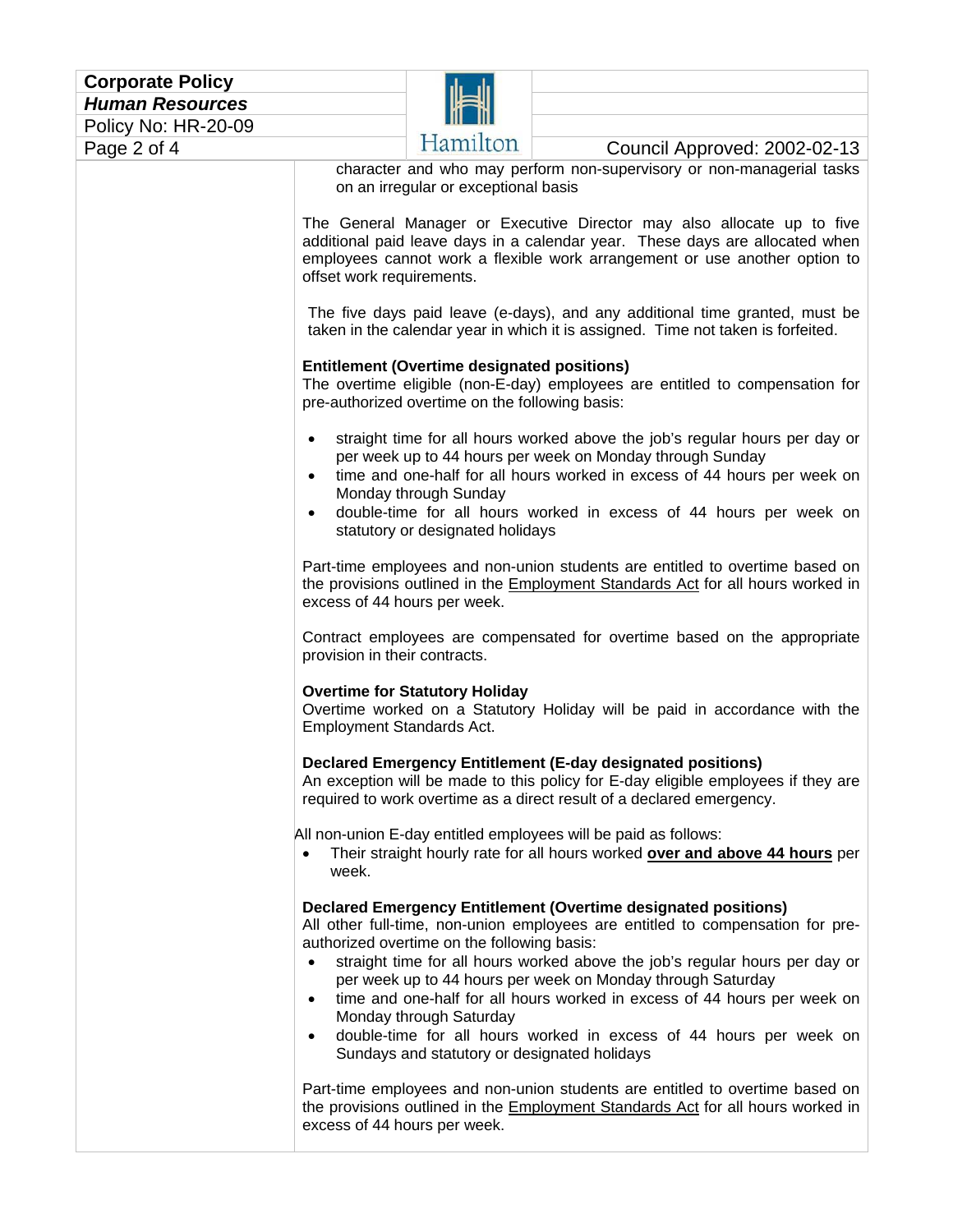| <b>Corporate Policy</b><br><b>Human Resources</b> |                                                                                                                                       |                                                                                                                                            |                                                                                                                                                                                                                                                                                                                                                                                                                                                                                                                                                                                                                                                                                                                                                                                                                                                                                                                                                                                                                                                                                                                                                                                                                                                                                                                                                                                                                                                                                                                                                                                                                                                                                                              |  |  |
|---------------------------------------------------|---------------------------------------------------------------------------------------------------------------------------------------|--------------------------------------------------------------------------------------------------------------------------------------------|--------------------------------------------------------------------------------------------------------------------------------------------------------------------------------------------------------------------------------------------------------------------------------------------------------------------------------------------------------------------------------------------------------------------------------------------------------------------------------------------------------------------------------------------------------------------------------------------------------------------------------------------------------------------------------------------------------------------------------------------------------------------------------------------------------------------------------------------------------------------------------------------------------------------------------------------------------------------------------------------------------------------------------------------------------------------------------------------------------------------------------------------------------------------------------------------------------------------------------------------------------------------------------------------------------------------------------------------------------------------------------------------------------------------------------------------------------------------------------------------------------------------------------------------------------------------------------------------------------------------------------------------------------------------------------------------------------------|--|--|
| Policy No: HR-20-09                               |                                                                                                                                       |                                                                                                                                            |                                                                                                                                                                                                                                                                                                                                                                                                                                                                                                                                                                                                                                                                                                                                                                                                                                                                                                                                                                                                                                                                                                                                                                                                                                                                                                                                                                                                                                                                                                                                                                                                                                                                                                              |  |  |
| Page 3 of 4                                       |                                                                                                                                       | Hamilton                                                                                                                                   | Council Approved: 2002-02-13                                                                                                                                                                                                                                                                                                                                                                                                                                                                                                                                                                                                                                                                                                                                                                                                                                                                                                                                                                                                                                                                                                                                                                                                                                                                                                                                                                                                                                                                                                                                                                                                                                                                                 |  |  |
|                                                   | provision in their contracts.<br><b>New Employees</b><br><b>Status Changes</b><br>$\bullet$<br><b>Payment Options</b><br>departments. | employed in the first calendar year of employment.<br>return to their permanent non-union position.<br>receive payment for hours worked or | Contract employees are compensated for overtime based on the appropriate<br>New employees who are entitled to paid leave (e-days) in place of overtime will<br>have this entitlement pro-rated based on the fraction of the year they are<br>Union employees who move to permanent non-union positions entitled to paid<br>leave in place of overtime will have this entitlement prorated in the year in which<br>they move to the non-union position on the following basis:<br>Paid leave days will be assigned based on the fraction of the year that the<br>employee holds the entitled non-union position.<br>E-day eligible employees who move to temporary union positions will be paid<br>overtime according to the provisions of the appropriate collective agreement<br>during the period of the temporary union assignment. Employees will not be<br>required to re-pay the City for any paid leave time already taken. Employees will<br>have the amount of paid leave time pro-rated on the above basis when they<br>E-day eligible employees who move to permanent union positions will lose<br>entitlement to paid leave in place of overtime and will be paid overtime according<br>to the provisions of the appropriate collective agreement. Employees will not be<br>required to re-pay the City for any paid leave time already taken.<br>An employee entitled to overtime compensation may:<br>bank compensation as lieu time to a maximum of two weeks regular hours,<br>provided the employee and the department agree<br>Time off must be taken in the calendar year in which it is earned. Time not taken<br>is paid out at year-end or, where applicable, when an employee changes |  |  |
|                                                   |                                                                                                                                       |                                                                                                                                            | Part-time employees and students have all overtime compensation paid out.                                                                                                                                                                                                                                                                                                                                                                                                                                                                                                                                                                                                                                                                                                                                                                                                                                                                                                                                                                                                                                                                                                                                                                                                                                                                                                                                                                                                                                                                                                                                                                                                                                    |  |  |
| <b>RESPONSIBILITIES</b>                           |                                                                                                                                       | responsibilities detailed in this Policy as follows:                                                                                       | The following positions and/or departments are responsible for fulfilling the                                                                                                                                                                                                                                                                                                                                                                                                                                                                                                                                                                                                                                                                                                                                                                                                                                                                                                                                                                                                                                                                                                                                                                                                                                                                                                                                                                                                                                                                                                                                                                                                                                |  |  |
|                                                   | $\bullet$                                                                                                                             | supervisor and documented accordingly.                                                                                                     | All overtime hours worked must be authorized by the employee's immediate<br>If a Pandemic Emergency is declared, refer to the Non-Union Overtime &                                                                                                                                                                                                                                                                                                                                                                                                                                                                                                                                                                                                                                                                                                                                                                                                                                                                                                                                                                                                                                                                                                                                                                                                                                                                                                                                                                                                                                                                                                                                                           |  |  |
|                                                   |                                                                                                                                       | Standby/Call-In Pay Pandemic Emergency Policy.                                                                                             |                                                                                                                                                                                                                                                                                                                                                                                                                                                                                                                                                                                                                                                                                                                                                                                                                                                                                                                                                                                                                                                                                                                                                                                                                                                                                                                                                                                                                                                                                                                                                                                                                                                                                                              |  |  |
| <b>COMPLIANCE</b>                                 |                                                                                                                                       | Failure to comply with this Policy and its associated Procedures will result in the<br>employee not being compensated.                     |                                                                                                                                                                                                                                                                                                                                                                                                                                                                                                                                                                                                                                                                                                                                                                                                                                                                                                                                                                                                                                                                                                                                                                                                                                                                                                                                                                                                                                                                                                                                                                                                                                                                                                              |  |  |
| <b>RELATED DOCUMENTS</b>                          |                                                                                                                                       | The following related documents are referenced in this Policy:<br>1. Employment Standards Act                                              |                                                                                                                                                                                                                                                                                                                                                                                                                                                                                                                                                                                                                                                                                                                                                                                                                                                                                                                                                                                                                                                                                                                                                                                                                                                                                                                                                                                                                                                                                                                                                                                                                                                                                                              |  |  |